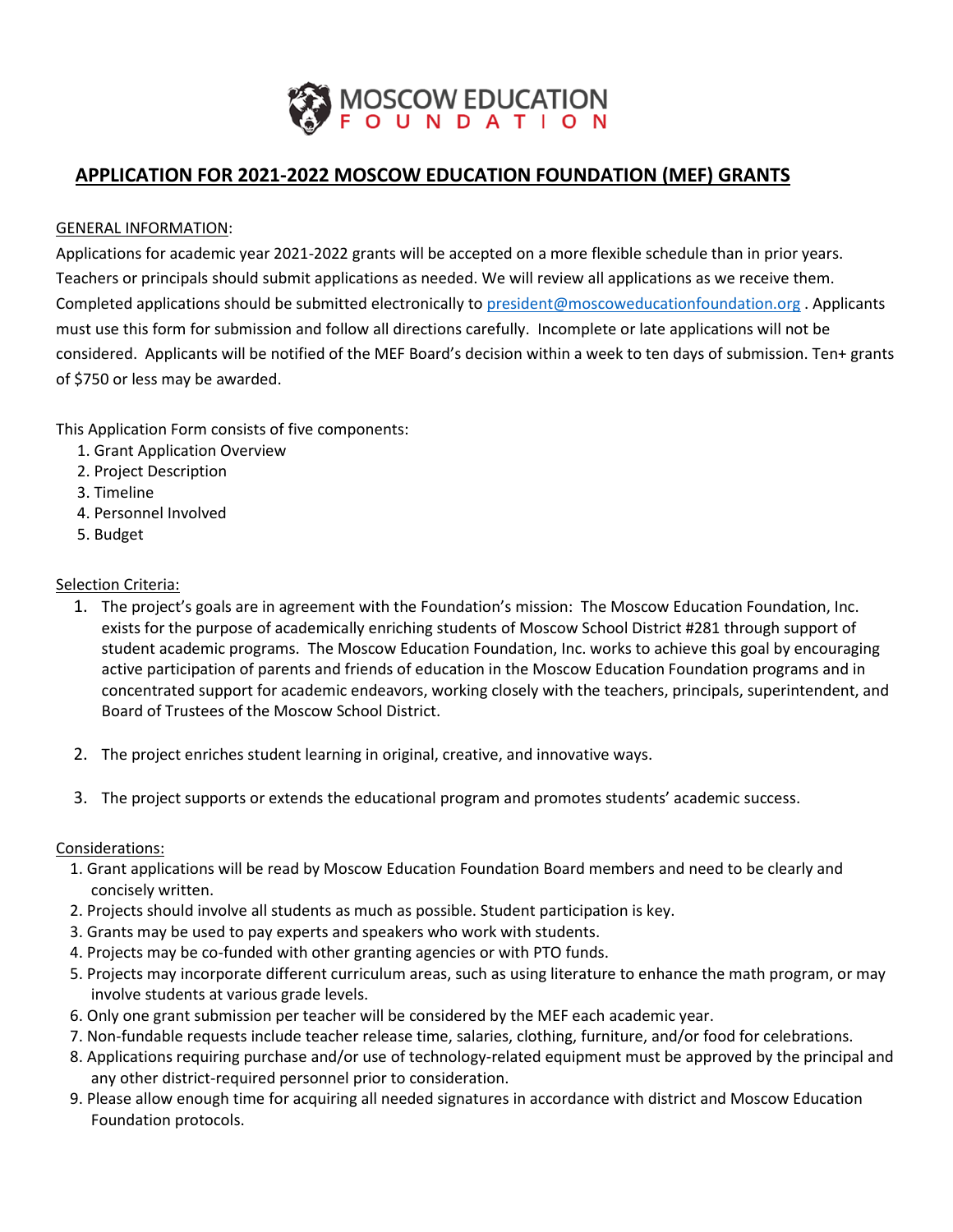# **MEF APPLICATION FILL-IN FORM**

## **Grant Application Overview**

First and last name of primary grant applicant: Date of Submission: Title of proposal: Curriculum area(s) of proposal: Number of students expected to participate in the project: Grade level(s):

Total dollar amount requested:

#### **Contact Information**

School: Position: Email: Work phone: Home phone:

#### **Project Description**

The proposal description should address each of the following areas:

- 1. Summary: Write a two to three sentence description of the project. Specify if this is a new or continuing program. Note: The Foundation reserves the right to edit this summary as needed for information and dissemination purposes.
- 2. Purpose of the project: Explain the purpose of the project and identify the learning objectives to be accomplished. Briefly describe details, including proposed activities. Include a description of the creative aspects of this project and how students with different learning styles will be engaged. Please be **thorough but concise**.
- 3. Evaluation: Describe how you will assess the success of the project at its conclusion. Briefly share how you will evaluate changes in skills, behaviors, and/or attitudes. Student feedback is encouraged.
- 4. Sustainability (if applicable): Describe how you will continue the project beyond the scope of this grant.

#### **Timeline**

Identify anticipated starting and completion dates.